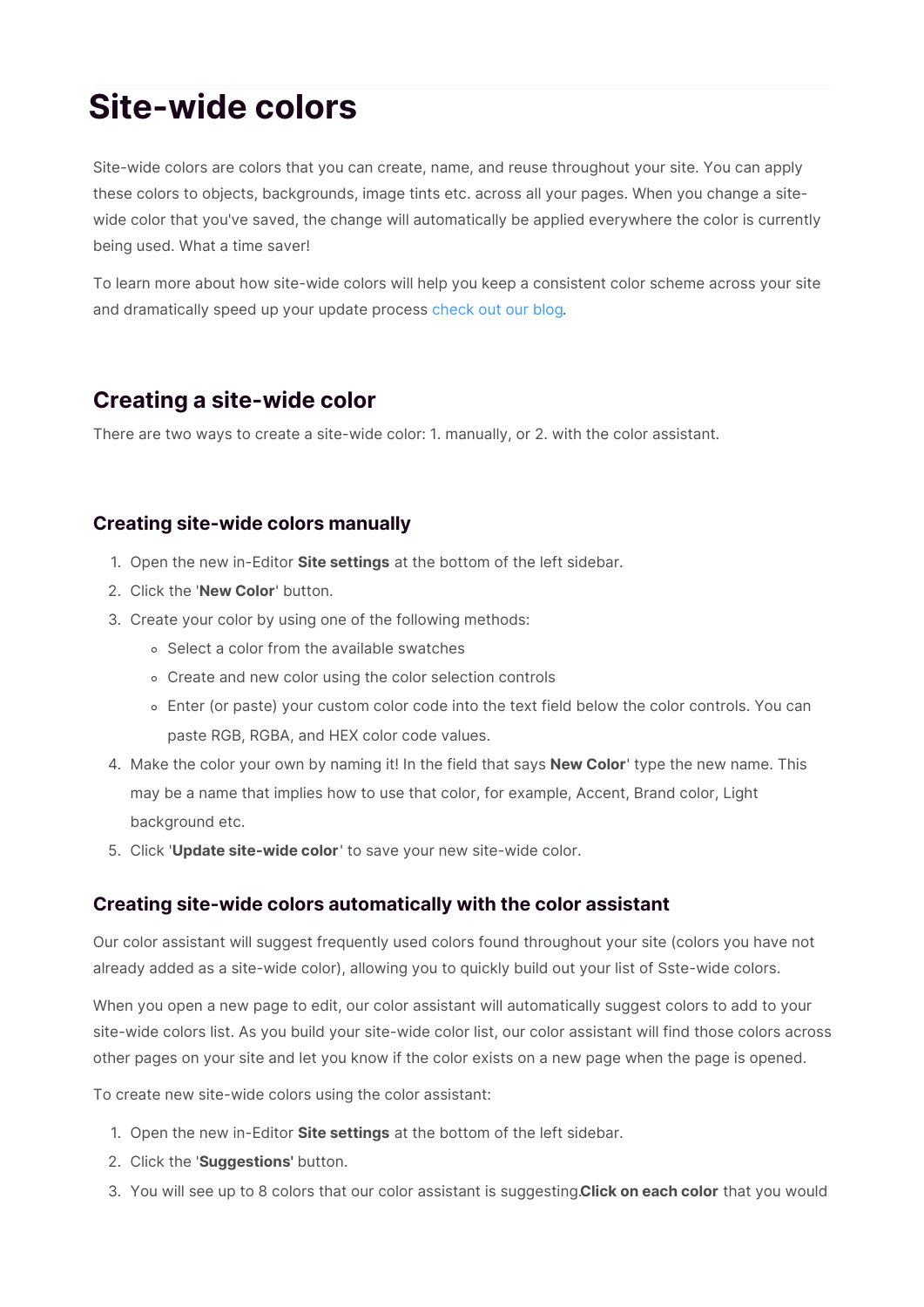like to add to your site-wide colors.

4. Once you have selected all the colors you want to add (you can always come back and add more) click the button '**Add selected colors'.**

The following updates have taken place;

- Your new colors are now in your site-wide colors list.
- Colors have been named using the hex color value, you can edit that to be something more familiar to you.
- You can continue to access Color suggestions.
- Objects on the current page have been updated to use the new site-wide colors.**(This does not update the entire site at this time, only the current page. Colors with transparency are not updated at this time, you will need to update those individually.)**

**Next steps.** Now that you have added your colors to build out your site-wide colors list, navigate through your existing pages and update the colors across your objects to use the new site-wide colors.

# **Applying site-wide colors**

## **Applying site-wide colors to objects**

- 1. Select an object or add one to the page.
- 2. Click to apply a color as younormally would.
- 3. Choose one of your new site-wide colors.

#### **Applying site-wide colors to text**

- 1. Select a text-box or add one to the page.
- 2. Click to apply a color as younormally would.
- 3. Choose one of your new site-wide colors.

Notice how the site-wide colors are presented and not the traditional color picker? This is intentional, we want to encourage the reuse of existing colors, especially site-wide colors.

#### **Applying site-wide colors to Section or Column background**

- 1. Select the Section or Column you want to apply a background color to.
- 2. Click the '**Section/Column background**' depending on what you are applying the color to.
- 3. Choose the '**Color**' option.
- 4. Select the site-wide color you would like to apply.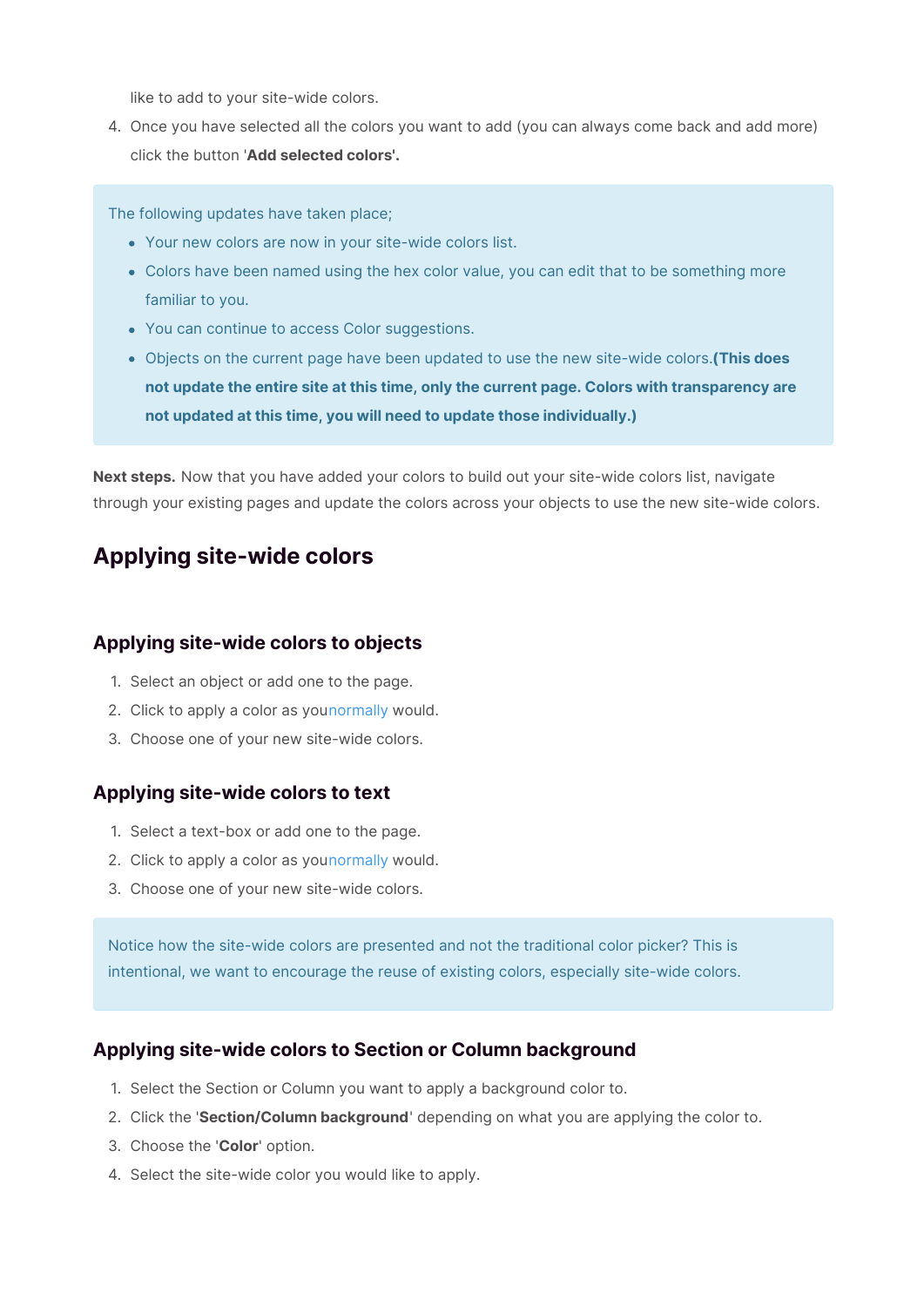## **Applying site-wide colors as an image tint**

- 1. Select an image.
- 2. In the **Style tab** select '**Color Tint**'.
- 3. Choose one of your site-wide colors.
- 4. Use the opacity slider to control the tint of the color.

You can use the opacity slider whenever you apply a color to an object to.

## **Change a site-wide color**

Ok, now that we have this new site-wide color used all over your page let's change it, everywhere, in one step!

- 1. **Open Site settings.** You can open Site settings by clicking on the menu item in the left sidebar or clicking the "Edit site-wide colors" button in the color view in the Editing menu.
- 2. **Click on the color you would like to change.** You can click on the color chip or the Edit button, both will open the color picker popover.
- 3. **Change your color**, you can see a preview of what the color will look like on your page.
- 4. Once you are satisfied click the button "**Update site-wide color**" to save your update.
- 5. Magic, well not really, but close. And, like everything with Pagecloud, you canundo.

Once you **save this page** the site-wide color will be updated accross all pages.

## **Copying a site-wide colors**

- 1. Copy the color value.
- 2. Click on an object.
- 3. Paste the color value into the color input feild.

# **Updating your current pages with site-wide colors**

- 1. Using the above steps create your site-wide colors.
- 2. Navigate to each page in your site and add apply your site-wide color to your desired objects.

Once you have applied a site-wide color to an object changing the site-wide color will change all objects across the site with that color

# **Managing site-wide colors**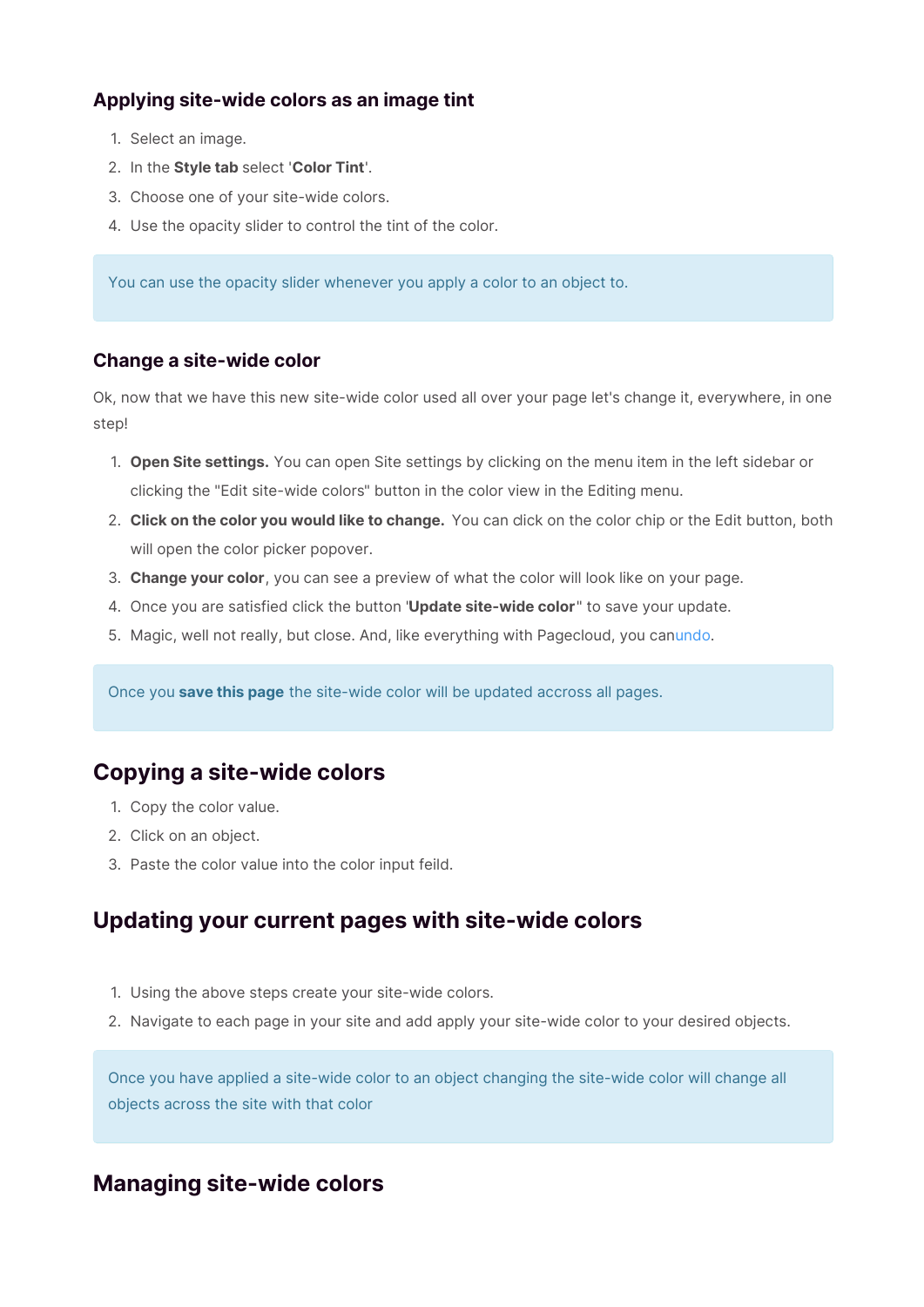Manage your site-wide colors in Site settings located in the left sidebar.

## **Rename a site-wide color**

- 1. Open Site settings located in the left sidebar.
- 2. Move the mouse over the site-wide color you want to rename and click 'Edit'.
- 3. Replace the old name with the new name.
- 4. Click 'Update site-wide color' to save your new site-wide color's name.

## **Sort site-wide colors**

The list of site-wide colors in Site settings can be organized. By clicking to the left of the color swatches you can drag and drop the colors to reorder the list.

## **Remove a site-wide color**

There are two ways to remove a site-wide color: 'Replace with another color' or 'Remove site-wide color'.

#### **Remove a site-wide color with 'Replace with another color'**

Replacing one site-wide color will help you consolidate similar colours into one for easier application and updates and broadly apply visual updates.

- 1. Open Site settings located in the left sidebar.
- 2. Move the mouse over the site-wide color you want to rename and click 'Remove'.
- 3. Select 'Replace with another color'.
- 4. In the dropdown select the replacement color.
- 5. Click 'Yes, replace color'.

The site-wide color that you removed will be replaced across your site with the site-wide color you select. This cannot be undone once you save the page.

#### **Remove a site-wide color with 'Remove site-wide color'**

- 1. Open Site settings located in the left sidebar.
- 2. Move the mouse over the site-wide color you want to rename and click 'Remove'.
- 3. Select 'Remove site-wide color'.
- 4. Click 'Yes, remove color'.

## **Using a Custom Color**

You still have the option to use custom colors on a page that you've updated with site wide colors.